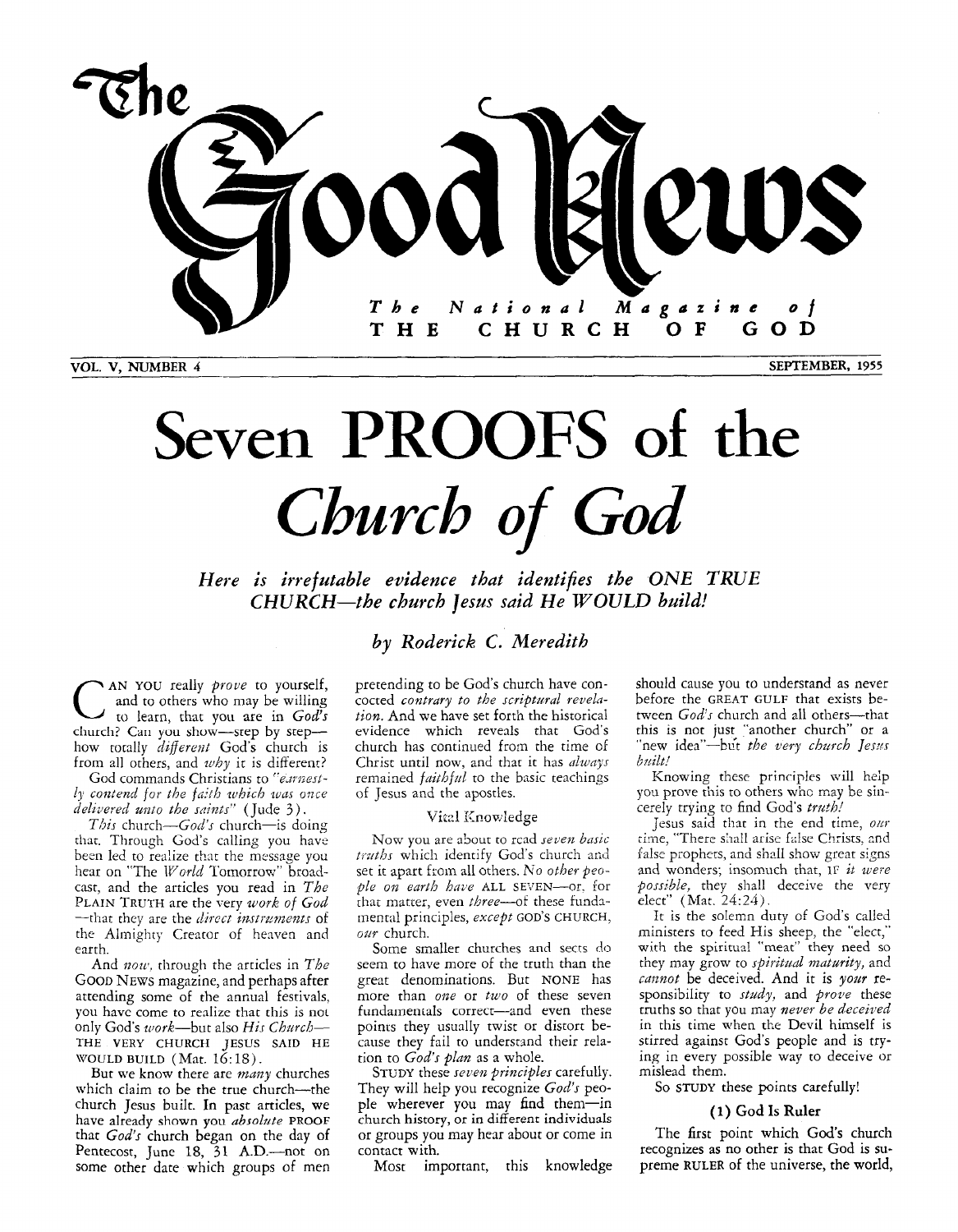His church, and our individual lives *here and* NOW,

In Daniel's time, God abased the great king of Babylon, Nebuchadnezzar, by causing him to become insane and to dwell with wild beasts, "till he *knew*  that the most high *God* **RULED** in the kingdom of men, and that he appointed over it whomsoever he will" (Dan. 5:21).

In Acts **17:16-31,** we read the account of how Paul spoke of God to the heathen philosophers at Athens. He told them that God: "Hath made of one blood all nations of men for to dwell on all the face of the earth, and hath determined the *times* before appointed and the *bounds* of their habitation" (verse 26). Here we find it is *God* who determines the *times* of a pcoplcs grcatness, and HE sets the **BOUNDS** of their territory.

Throughout the Bible, it is revealed that *God's purpose stands-He alone*  **RULES** *szdpreme.* And if man wishes to continue living, he must learn to **OBEY**  that rule!

No matter what the atheists, the doubters, the modernists, and those who follow man's traditions think, we in *God's* church must both *learn* and *live*  this truth first of all.

### Rules Church

The *ride* of *God* also operates in His church. While men have concocted every imaginable type of church government, the Bible sets forth the *twe* form clearly.

God's government is always from the *top* down. Jesus Christ is the **LIVING**  *head* of the church. Paul was inspired to write that God, "gave him (Christ) to be the *head* over all things to the church" (Eph. 1:22). And again, "For the husband is the head of the wife, even as *Christ is the* **HEAD** of *the church"*  (Eph. *5:23).* 

In I Cor. 12:28 and Ephesians 4:11 we find listed the offices God has set in His church. In Ephesians, the account is more complete in regard to the offices of authority in the church. We read: "And he (Christ) gnve some, *apostles;* and some, *prophets;* and some, *evangelists;* and some, *pastors* and *teachers;* **FOR** the *perfecting* of the saints, for the work of the body of Christ.'

We find in the New Testament examples that the prophets had no authority to rule the church or direct the work of others in the ministry-unless they *also*  held an administrative office in the church.

### Offices **of Authority**

So that means that the officers of authority in *God's* form of church government are: First, *aposdes,* whom we find are directly chosen of God for that office and who are in authority over all lesser

offices in God's church. They are responsible to Christ-the *living*, *active* **HEAD** of the church-for instructing, correcting, and directing the church, and for organizing and supervising the carrying out of the gospel ministry of the church.

Secondly, there are *evangelists,* who are *appointed* and *trained* by the apostles, whose authority they are under. In the New Testament church, they were usually younger men such as Timothy and Titus, and would often accompany and assist the apostles in their ministry -sometimes being sent on **a** mission alone or stationed in one place temporarily as a presiding pastor over other local pastors and elders.

Third, there are *pastors,* who preside over and preach to local congregations. They are under the authority of the evangelists and may be appointed by them.

Fourth, there are *teachers,* who are non-preaching *elders* under the authority of the pastors, but who may preside over and direct and teach the local congregations if there is no preaching minister available. These would usually be lay members of the congregation, but are nevertheless in an office of authority in God's church and have their share of responsibility in *directing, edifying,* and *protecting* God's church-the "little flock."

The term "elder" is usually applied to this last class of non-preaching ministers, but it is also a general term applied to one in *my* of the four principal administrative offices mentioned above. Even the apostle Peter was "also an *elder"*  (I Pet. **5:l).** 

Beside these administrative offices there are various "helps" and "governments" (or *governors)* mentioned in I Cor. 12. These would include deacons and deaconesses, and many others who serve in the work of the gospel-perhaps without any specific title-but nonetheless laying up for themselves great "treasure" in heaven.

As explained in previous articles in *The* GOOD NEWS, the apostles, evangelists, and elders have bcen given authority by Christ to **RULE** His church. They are given authority to "bind" or "loose" -applying *God's kaws-NOT* human reason-to specific cases within the church. Occasionally, as in the council mentioned in Acts **15,** they must make a *binding decision* regarding some particular point which may not be clearly and specifically explained in the Bible.

In all these matters, they are to seek God's guidance and seek *His* will. Christ has "set in office, and He is responsible to guide them in *ruling* His church.

This is *God's government* in His church, and all who are truly converted will **OBEY** that government. But it is all to be administered in **LOVE,** and for the *edification* and *seiritual perfection* of all concerned.

Denominations of men have "congregational," "episcopal," and many other *human* devised forms of church govcrnment. But they *will not* have God's form.

This thing of *government* and *obedience* is **VITAL** to God. It is the very basis of Gods plan in preparing us for His kingdom. And He will guide us only if we do things *His way.* 

*No other church on earth has Gods form of charch government! No other church is really* **RULED** *by God and belongs to Him!* 

### God Rules **Our** Lives

Many people acknowledge, at least in theory, that God is over-all Ruler of the world and of His church. But they have not yet fully learned that if we are ever to be "saved"-born into *God's* kingdom, He must literally **RULE** our individual, personal lives.

Jesus Christ said: **"Man** shall not live by bread alone, but *by every word* of *God"* (Luke *4:4).* Jesus *magni/kd* that Word and showed how we are to live even by the *spirit* or *intent* of God's Word.

God's church is composed of those individuals "which keep the commandments of God, and have the testimony<br>of Jesus Christ" (Rev. 12:17).

God repeats this same principle in Rev. 14:12: "Here is the patience of the saints: here are they that keep the commandments of God, and the faith of Jesus."

A real Christian will *obey* God's commandments and he will have the very faith of **Jesus--he will have Christ living** *His* life in him through the Holy Spirit. And remember: "Jesus Christ the SAME yesterday, and today, and forever" (Heb. **13:** 8 j. **So** He will be keeping the *same*  weekly and annual Sabbaths, observing the *same* kind of *zealous, totally-surrendered* life that He did nearly two thousand years ago when He trod this earth in human flesh.

A truly converted person will *obey*  even the *least* of the commandments, for as Jesus said: "Whosoever therefore shall break one of these least commandments, and shall teach men SO, he shall be called the *least* in the kingdom of heaven: but whosoever shall *do and*  teach them, the same shall be called *great*  in the kingdom of heaven" (Mar. *5:* 19).

Such a Christian will seek to glorify God in *everything-in* the way he walks, talks, dresses, in the manner he does his work, in the **way** he sits down, stands up, closes a door. In *every* thought, word, and action he will seek to do it **as** Jesus would-praying for His guidance constantly, and earnestly *studying* God's Word to find more *instruction*, correc-

*(Please continue on pqe 4)*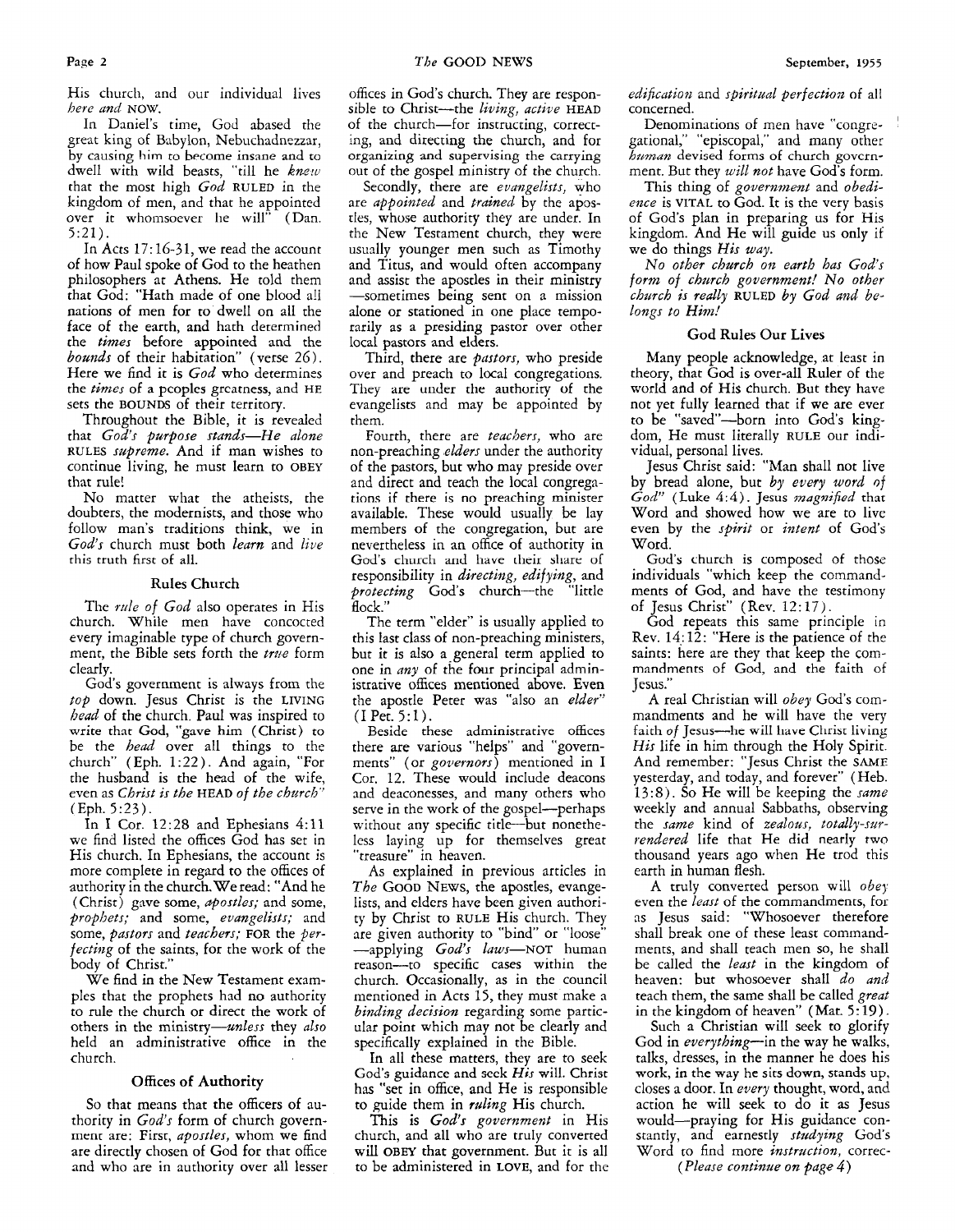## Nazi Undereround **Plots in** Britain!

### *by Herman L. Hoeh*

Heidelberg, Germany **HAVE** just arrived **from** London with London I expected to hear the Ianguages of many lands uttered on street corners and in hotel lobbies. For there are always travelers from India, Africa, Arabia and the European continentnot to mention the American with his accent!

But the **MOST IMPORTANT** tongue I heard was that of the German.

It is astounding to realize the *influence* of German traders and commercial agents abroad-in England as elsewhere. And to think that only ten years have elapsed since World War I1 ended.

### The "Forgotten" **Germans**

It seems that in Western dealings with the German nation there are always the "forgotten" Germans. They are forgotten because of a peculiar *blindness* which afflicts our way of thinking. This blindness has produced two fundamental errors.

Our *first* error developed during the past World War. Almost everyone ended up hating all Germans. It became a *racial* matter quite different from our present attitude toward Russia-which is to distinguish between the communist  $party$ and the Russian people. Nearly everyone wanted to forget the minority of "good' Germans-those who did not agree with Hitler-those who did not join the Nazi Party even under duress. Those were the "forgotten" Germans!

But everything is *changed* NOWthere is a *uew* class of "forgotten" Germans-the Nazi businessmen abroad. And this leads us to our *second* error.

Blind hatred breeds ignorance-it breeds an unwillingness *to* face reality. Millions hated "good" Germans and "bad' Germans alike. Then the **REALITY**  dawned! The millions became conscious that they shouldn't have hared as they did. How were they to rectify their mistake? By facing reality? Not at all!

But by TRUSTING all Germans-th "bad" as well as the "good." This is our *second* error and it will prove our undoing!

### "Ex-Nazis" Become Businessmen Abroad

In Britain, as elsewhere, the people

have tried hard to forget the stern realities of the past. Almost universally the people are being swayed *by* American *influence* into following the mistaken concept that the last war reformed the minds and hearts of Germans everywhere.

The die-hard Nazis are taking advantage of this attitude.

The British equivalent of the American F.B.I.-Scotland Yard-and provincial detectives have uncovered mountains of evidence of secret Nazi gatherings in Great Britain. Many of these secret meetings have been held in **such** important cities as Birmingham, Liverpool and Manchester, according to published reports.

Those in attendance are mainly German students, who have been granted opportunities to study in Britain, and German girls, who work in hospitals, private homes, or as teachers. Though these young people were too young to join the Nazi Party in the height of its power, they provide excellent materid for Nazi indoctrination.

The leader of these Nazi cells now being organized is a 40-year-old German who poses as a commercial traveler. When questioned by newsmen he bluntly denied that he was a Nazi-or that he spoke German or had ever been to Germany. He resided in England during the last war-just in case Hitler would lose. His attempts to revive the defunct Nazi rcgimc arc obvious. Hc is in contact, through a woman companion, with Otto Strasser, former leader of the German "Strasser Party," a segment within the Hitler Party, and with Wolfgang Sarg, present leader of the Nazi Revivalist Party.

When questioned by William Blackley, of the *Sunday Chronicle*, about his connections, he said: "The Germans are our good friends. Britain bas agreements *with Germany that prove it. The Com*inunists are the menace. Why should I direct a Nazi Party in Britain while we have such a brotherhood with the German nation?"

### German Efficiency Provokes Admiration

Together with Germany's "peace" offensive, German efficiency has inspired mighty admiration abroad-from both British and American onlookers. And the die-hard Nazis are taking advantage of this influence too. Rather than being antagonized by competition, our people are being induced to expand German economy as a means of protection against Communist aggression.

As **Mr.** A. V. Sellwood recently wrote: "Let us face it, they"—by that he meant the Germans—"they work far harder than the average Briton. They are efficient too. . . . There can be *no* stopping the Germans in their **MARCH TOWARDS PROSPERITY THROUGH SHEER DETERMI-NATION, SKILL, AND RESOURCEFULNESS.**  The *whole world* will feel their competition.

"And with this revival of German industrial might there may develop the old ambition to be a great military power once again."

He continues: "I do know that those old enemies must now be treated as friends-however much *doubt* there may be in **our** hearts of the *wisdom* of it.

"Whether we like it or not: we have to **TRUST THE GERMANS.** There is no alternative."

This is the typical British and American attitude. 11 is a **GRAVE MISTAKE.** 

We never really corrected our first mistake-our failure to distinguish between good and bad. And so we are making the SAME mistake *again*—failing to distinguish between the bad and the good, humanly speaking.

We do not want to face the reality that, underneath the surface, Nazism lies sprouting in the hearts of millions: and that many German businessmen are foreign agents.

### The Hand of the Catholic Church in Politics

Whenever we speak of a Nazi revival, we do NOT mean the same kind of Nazism that was totally defeated ten years ago. That form of fascism cannot be revived again. Instead, we see the form of a different Nazism emerging, **a**  form guided by the hand of the Papacy.

For example, the German Secret Service is trailing the underground Nazi organizations and has dispersed several attempts at reviving the party *politically.*  Behind this Secret Service move is the

(Please *continue on next pnge)*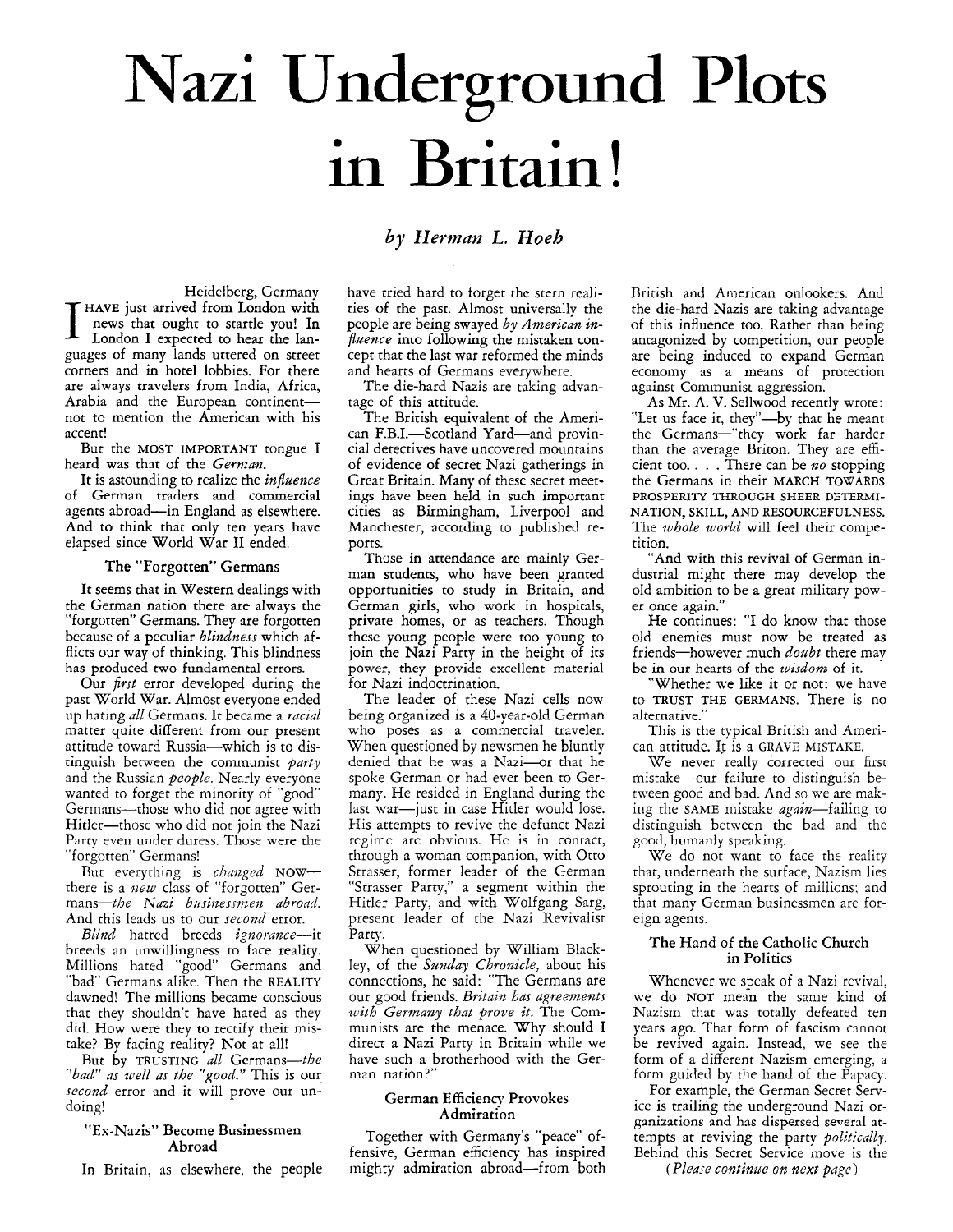

**The national magazine of THE CHURCH OF GOD**  *ministering to its members scattered abroad, and reporting on campus happenings at Ambassador College* 

**VOL. V NUMBER 4** 

**Herbert W. Armstrong**  *Pnblisher and Editor*  **Herman L. Hoeh**  *Executive Editor*  **Roderick C. Meredith**  *Associate Editor* 

**Address communications to the Editor, Box 11 1, Pasadena, California. Copyright, September, 1955 By the Radio Church of God** 

### Nazi Underground **Plots**

### *(Couti;zued from page 3)*

influence of the Vatican. The Church learned through the last war not to let a political party master the State completely. The Church hereafter intends to remain **SUPREME** by balancing off the State and the common people. This struggle is NOW taking place in Argentina, where the Church does not intend to let Perón run the country single-handed. The Vatican will *force* the Argentine dictator to come to terms and sign a concordat granting the Church special privileges.

The Church intends to do the same with the Nazi revivalists! Despite the thorough and extensive underground work of secret Nazi leaders, the Catholic Church will see to it that Nazism will never again rise to power *by itself.* The Church is already testing its strength in Argentina and *when* it wins it will have rooted out the last fascist dictator who has stood in her path.

Don't think the Nazis in Argentina are oblivious to what is occurring in Argentina. They are watching to see which way the wind is blowing. When they see that the Church has the power to **up**root dictators, they will know that their only hope is through an **ALLIANCE WITH**  THE **VATICAN** on the Church's terms.

This **is** what you must **WATCH!** 

The Nazi underground will employ its *economic, military* and *political* power *only us the Catholic Church determines.*  What **is** coming might be aptly described as the last revival of *PoLitical Cutholicism*  with its dreaded **INQUISITION!** 

## **Seven PROOFS of the**  *Church of God*

*(Continaed from page 2)* 

tion, and reproof for *omselves.* 

Yes, there arc religious bodies who observe the Sabbath, or who observe the proper mode of baptism, or who believe in this or that other point of truth.

But there is only *one* church whose real members must be willing to go *all the way* for God-who are willing to do *nnything* that God commands in His Word-and who are willing to *grow*  continually in truth and *obey* it.

This church is God's church, and-I hope-your church. It alone is *totally* **RULED** by God.

### **(2)** The Three **Signs**

There are three identifying signs that point to God's true church. Certain denominations may possess *one,* or in rare cases *two,* of these signs. But only *God's*  church has them all. Taken together, they constitute the *second proof* of God's church.

The best-known of these signs is the *weekly Sabbuth.* In Mark 2:27-28, Jesus said: "The sabbath **was** made for *man"*  -*all mankind*-"and not man for the sabbath: Therefore the son of man is Lord also of the sabbath." Then the sabbath **IS** the "Lord's day"-the day He is Lord of. *Jesus said* so!



After all, Jesus Christ actually *created* the Sabbath! For we read in John **1** : *3: "All things* were made by him" (the Word who became Christ).

When Christ, who was the "Lord" of the Old Testament (I Cor. *10:4),* called Israel to be His chosen people, He gave them the Sabbath as an *identifying* **SIGN**  to keep them in everlasting remembrance of Him as their Creator and God. Although Israel continually broke the Sabbath and most of the world in the socalled "Christian" **era has** refused to keep it, Jesus *did* keep it setting us an example (Luke 4:16). The apostles and the early true church kept it, and it is now an identifying sign for *spiritual* Israelites (Gal. *3:29* and 6:16).

Some churches observe the Sabbath who are *not* God's churches-even the orthodox, Christ-rejecting Jews still keep it. But we automatically  $\vec{k}nou$  that any church which does *not* keep the Sabbath CANNOT *be God's church!* It is rejecting the principal identifying SIGN of God.

The *second sign* is the keeping of the *nizizual* Sabbaths or *Holy Days* of God. These began to be instituted *before* the Old Covenant was ever made with Israel (Exodus 12 and 13). They were later *(Please continue on page 6)* 

**TV LOG Herbert W. Armstrong reveals the startling significance behind today's world troubles with the prophecies of The WORLD TOMORROW! NEW YORK CITY, N. Y. WABC. Channel 7-1 1** : 30 **P.M. EVERY SUNDAY CHICAGO, ILLINOIS WBKB, Channel** *7-9:OO* **A.M. KTLA. Channel 5-10:30 P.M. PORTLAND; OREGON KLOR, Channel 12-9:30 P.M. LOS ANGELES, CALIF. KLZ, Channel 7-10:30 P.M. DENVER, COLORADO KLTV, Channel 7-10:45 P.M. CALIF.**  KOVR, Channel 13-10:30 P.M.<br>TEXARKANA, TEXAS **TYLER, TEXAS SAN FRANCISCO-STOCKTON, KCMC, Channel (-10:30 P.M.**  KTNT, **Channel 11-10:30 P.M. SEATTLE-TACOMA, WASH.**  KTVH, Channel 12-2:30 P.M. **KMBC, Channel 9-10:30 P.M. KPRC, Channel 2-11:30 A.M. HUTCHINSON. KANSAS KANSAS CITY HOUSTON, TEXAS**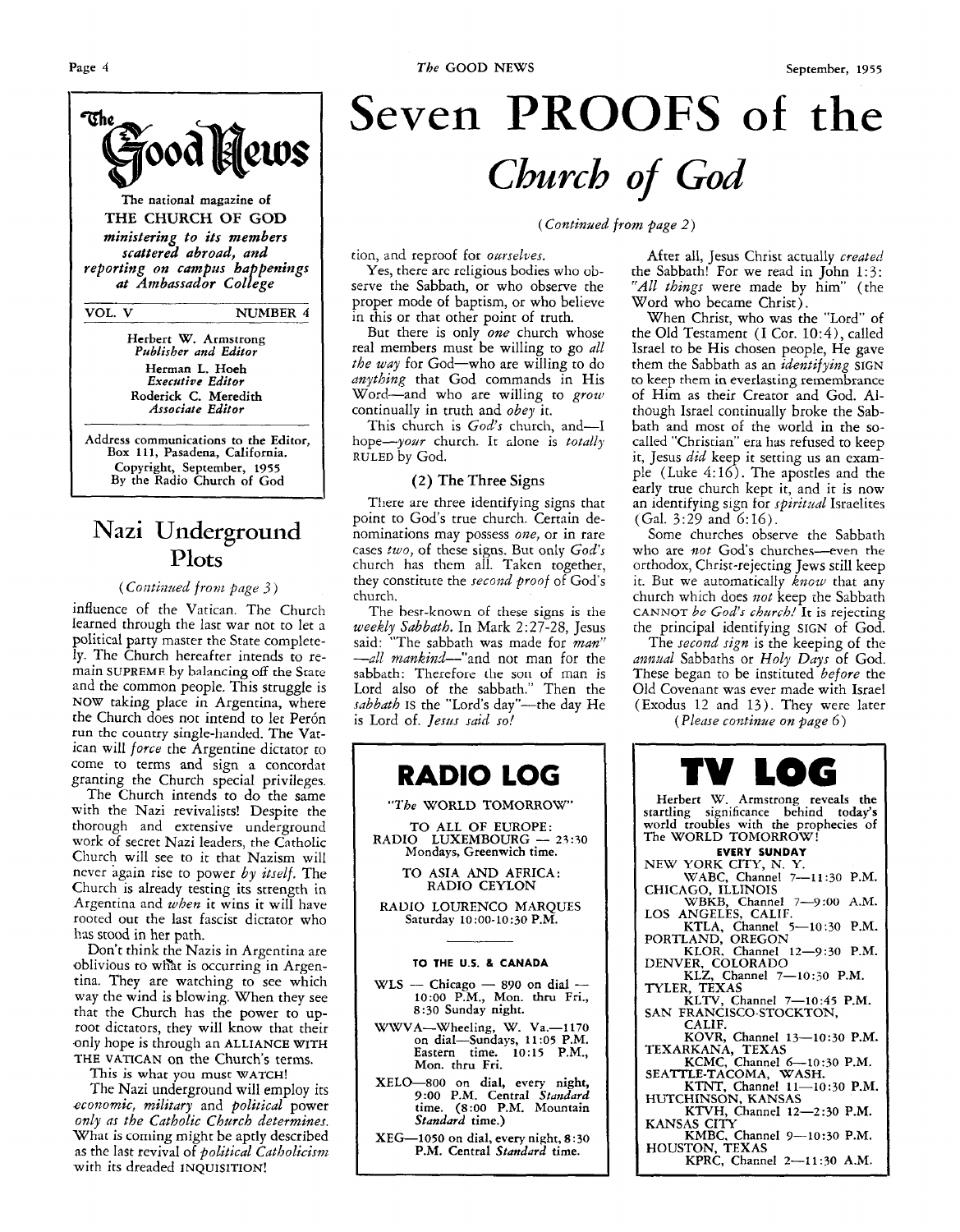### **Correct** ME!

### *by Gurner Ted Armstrong*

o YOU like to be told you're something? Chances **are,** you don't. Most human beings do not like to be told they're wrong! Possibly you've heard it said that one of the most difficult things for **a**  human being to do is to admit that he's been wrong. A truer statement was never made!

To the complacent "man on the street" with the self-satisfied "this is the way I look at it" idea, it never occurs that perhaps there is something terribly WRONG with him! Has this thought *ever*  occurred to *you?* Most of us can READILY see the mistakes of others, and that fact is hardly necessary to repeat-because we all know it! We're anxious to *criticize.* We frequently voice our "opinions" about prices, about taxes, and wages. We become annoyed with our Govcrnmcnt, with our neighbor, with our friends and relatives. But-HAVE WE EVER BECOME ANNOYED WITH OURSELVES?

The barber-shop philosophers of the world are AWARE that something is wrong somewhere. Most of then KNOW there need to be some changes made. But to the "average" person engulfed in the struggle of making ends meet, and of earning a wage, there has never occurred the thought that maybe *he* is terribly WRONG about something. Stop and think! Have you EVER heard someone say to a friend: "I'm terribly upset-I believe I've been WRONG about my beliefs, and I think I've made **a** MISTAKE in most of my opinions." Have you? I doubt it!

### God's Word Corrects

Most of us are "uplifted" by the minister that will stand in front of the group and tell us how WRONG the rest of the world is. But are we willing to shake **clie** minister's hand that will stand in the pulpit and shout at us that WE'RE WRONG?

Many people express it this way: "Church should be an enjoyable period of relaxation and rest from our daily existence-a *change.* We want the minister to hclp us with our problcms, to givc us that feeling of 'goodness' that helps us carry on through the week to come." But is that the BIBLE definition of a Church service? Let's investigate openmindedly, and find out!

In I1 Timothy 3:16 we see that ALL

scripture is given by inspiration of God. We must all AGREE on that statement! But what of the *rest* of the verse? **READ**  IT! ". . . and is profitable for doctrine, for *reproof,* for *correction,* for instruction in righteousness." *YES,* ALL scripture is PROFITABLE for correction and reproof!

How many of us tuck our Bibles under our arms as a weapon against all humanity EXCEPT OURSELVES? How many of us really know *bow* to study our Bibles? Do you know there is a definite, clearly stated PLAN of Bible-study *revealed* in God's word? The Bible itself tells us HOW to study it!

### **Be** Willing **to CHANGE**

We *all* would like to be called "sons" by our Almighty Heavenly Father, wouldn't wc? God has revealed thc **way**  whereby we may be His sons through the prophet Isaiah in Chapter *55,* vs. 6, 7 and 8, where the Almighty clearly tells us that we must *forsake our own ways and our own thoaghts!* Then, after forsaking our *own ways,* or, in other words, after REPENTING, or CHANGING from the *old way,* God will forgive us of our past sins, and through His own freely given GIFT will empower us with His Holy Spirit, and begin dealing with us as His own SONS! (I John *3:* 1 ) . After this GIVING UP of our own selves and our own human thoughts, ideas and *castoms,* God will begin treating us as His very own children.

Sounds easy, doesn't it? *All* we have to do is to forsake our *own way!* But what then? Goal achieved?

Listen!

*After* this begettal as a very child of God, we are told then ". . . My *son*, despise not thou the chastening of the Lord, nor faint when thou art rebuked of Him" (Hebrews 12:5). But what is this? *After* we are made the very SONS OF GOD, He is going to CHASTISE US! This wonderful twelfth chapter of Hebrews continues to tell us: "For whom the Lord *Loveth* he chasteneth, and scourgeth every son whom he receiveth." Do you want this SCOURGING? Apparently not many today do-or admitting we are wrong would be one of the EASI-EST things to do! To continue reading in Hebrews, ". . . If ye endure chastening, God dealeth with you as with sons; for what son is he whom the father

chasteneth not?" HOW PLAIN! Read for yourself these *meaningful* words in your *own* Bible, and see how God deals with His own children!

"Now no chastening for the present seemeth to be joyous, but grievous: nevertheless afterward it yieldeth the peaceable fruit of righteousness unto them which are *exercised* thereby." Yes, EX-ERCISED thereby! (I remember it was not too many years ago that the kind of chastening *1* received from my fleshly father was literal EXERCISE!) And so should our cliastisernerit from our *Heavenly* Father become constant EXERCISE!

### **Be** Truly Wise

Consider the definition of **a** *wise* man given by Soiomon in Prov. 15:31. "The 'ear that heareth the *reproof* of life abideth among the *wise.''* So **a** person with *wisdom* is one who *accepts* and does not reject-REPROOF. The great wisdom of Solomon directed him b God's divine inspiration to write: "A wise son heareth his father's instruction: but a scorner heareth not rebuke" (Prov. 13:l). However, JUDGMENTS are reserved for scorners (Prov. 19:29), and the Bible definition of a scorner is "one who will not hear reproof." So are we *scorners,* or the very *children* of *God?* 

God's command to His ministers is to CRY ALOUD, spare not, lift up your voice and show my people their SINS! (Isa. 58: 1 ) . The Apostle Paul, exhorting Timothy in the faith said: "Preach the word . . , *repyove, rebuke, exhort* with all long-suffering and doctrine" (I1 Tim. *4:2).* And again, the Apostle Paul told Titus to rebuke *sharply,* and to rebuke with *authoritj!* (Titus 1:13; 2:15). And if God's ministers are speaking with God's authority, using His true word, which Paul described as being "sharper than a two-edged sword' (Hebrews *4:*  12), their words will *not comfort* the people, and the word of God will be used PROFITABLY!

David was **a** man after God's own heart. But God doesn't judge by the *oatward* appearance, as does man, but God looks on the heart (I Sam. 16:7). David sinned, as do all men, but his heart was right, and he always repented bitterly. Surely if all scripture is written by direct inspiration of God and is profitable for instruction, then we can find instruction from the manner in which David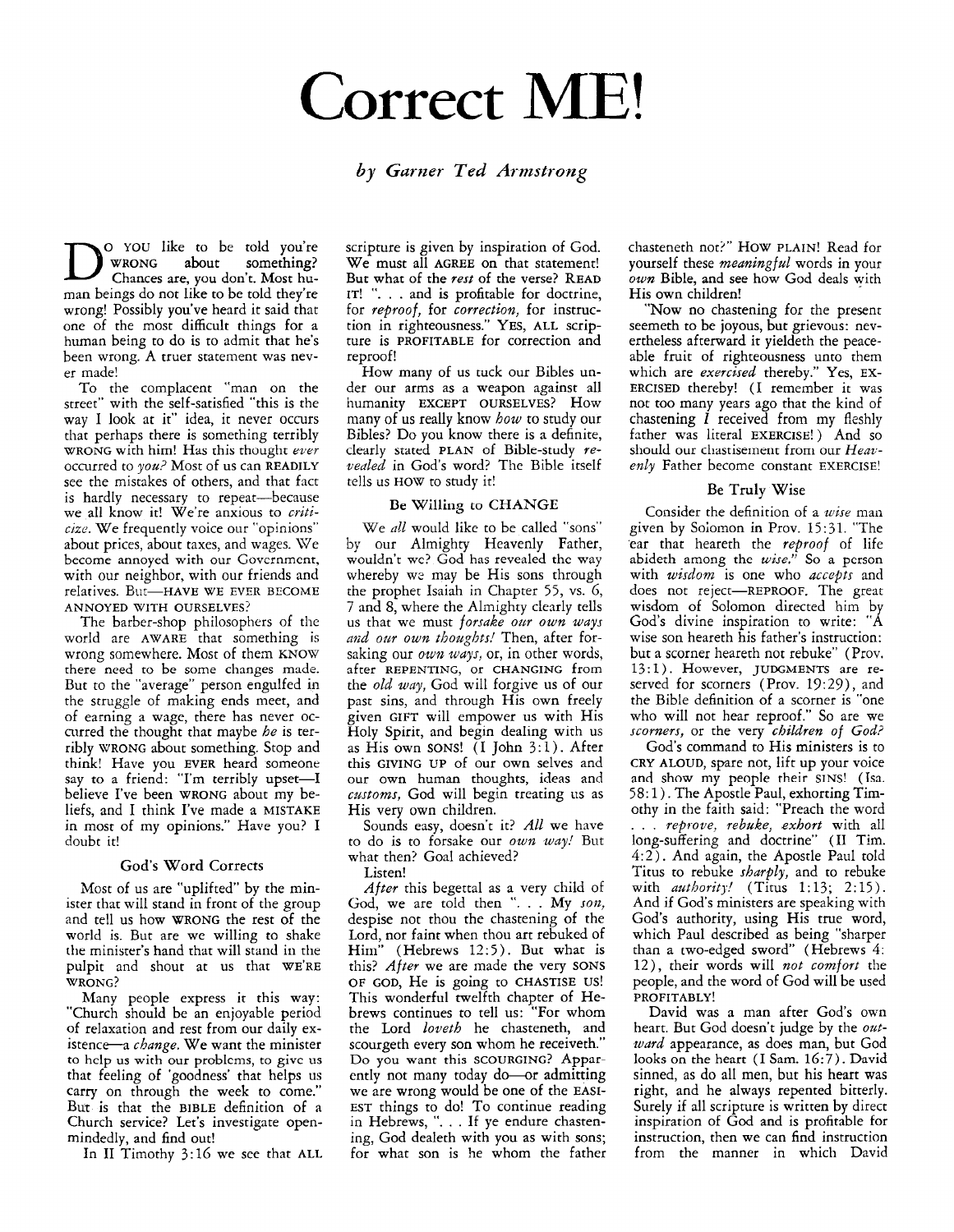prayed. David had the thing people seem to lack today! He actually ASKED FOR RIGHTEOUS REPROOF! (Psalms 141: *<sup>5</sup>*) . David considered it a *kindness* if he received correction. How utterly unlike today's "man on the street" David musr have been!

The prophet Jeremiah actually *asked*  God for corrcction when he said: "0 Lord, I know that the way of man is not in himself: it is not in man that walketh to direct his steps. O Lord, cor*rect me,* but with judgment; not in thine anger, lest thou bring me to nothing" (Jeremiah 10:23-24).

Salvation is a *personal* thing! It is between *you* and the Almighty Creator-RULER of this entire Universe! (Rom. 14:12). Have you been using your Bible profitably? Have *you* been on your knees before God *asking* to be SHOWN YOU'RE WRONG? Have you opened your Bible, cagcrly *searching* for a mirror to evaluate your MISTAKES? Could it be that *you* have been WRONG about something?

Why take chances? Let's all open our Bibles and say to God earnestly: "Correct ME! "

### **Seven PROOFS of the**  *Church of God*

*(Continued from page 4)* 

commanded to be kept FOREVER (Lev. 23:21, 31, 41).

Jesus *kept* the *mnual sabbaths,* setting us an example. The New Testament church *began* on one of them-the day of Pentecost. And the early *Christian*  church continued to observe them during the apostles' lives (Acts 20:6, 16; I Cor. *5:8).* 

These *seven* annual sabbaths picture the great *plm* of *God* and **keep** us continually in remembrance of it. The churches have lost sight of that plan because they have REJECTED God's annual sabbaths. But *God's true church* has always *kept* these days-and they help identify it as the very church of God.

#### The Correct Name

The *third* special *sign* which points to God's true church is the *name.* In Jesus' last praycr for His disciples, He said, "Holy Father, *keep through thine own* NAME those whom thou hast given me" (John 17:ll).

God's people were to be kept in the *name* of God. All the way through the New Testament, the true church is called by God's name-"the church of *God."* 

Paul told the Ephesian elders: "Feed the *church of God,* which he hath purchased with his own blood" (Acts 20: 28). And the official title by which Paul addressed the church was: "the *church 01 God* which is at Corinth' (I Cor. 1:2; I1 Cor. l:l), or "the *churches* of *God* which in Judea are in Christ Jesus" (I Thes. 2: 14).

Thus we see that the correct Bible name is: "the church oF"-which *belongs to and is ruled by*-"God."

As Mr. Armstrong has explained, the present church has been incorporated *as*  "The *Radio* Church of God' for very good and scriptural reasons. The present membership and work of the church in our time is not primarily "at Corinth" or "at Pasadena" or "at Gladewater." Its membership **is** scattered and mostly reached by *radio*—the principal medium used in getting out the gospel.

*So* in **our** modern **day** of mechanization, the church is more correctly designated by the *medium* it employs to reach people than by any particular location. Also, **there are** sevcral different churches which happen to know this particular truth, and are called "church of God." So to prevent confusion, it is better that we are called "The Radio Church of God."

The *name* of God is sometimes wrongly appropriated-just as is the name of Jesus Christ. But whether false churches use it or not, scripture shows that it MUST be applied to God's true church*the church* **OF** *God.* 

### **(3)** Truth **About** Pagan Doctrines

God's church has *always* understood the truth about the many pagan doctrines that were injected into the *professing* Christian church during the age of the so-called early church fathers and. later, during the middle ages

God's people *know* that man does not have an "immortal soul"-that God told Adam: *"Dust* thou art, and unto *dast*  shalt thou return" (Gen. 3.19). They know that God says: "The soul that sinneth, *it shall* **DIE"** (Eze. *18:4* and 18:20).

The real people of God have *never*  believed in the nightmarish kind of "hellfire" doctrine so often taught today. They know that the soul WILL die-not be tortured forever and ever. And that "the wages"-or reward-"of sin is DEATH" (Rom. 6:23).

Neither do the true children of God believe in "going to heaven" $-God's$ throne-where Jesus clearly stated: "No *man* hath ascended up to heaven, but he which came down from heaven, even the Son of man" (John 3:13). And again: "Blessed are the *meek:* for they shall inherit the EARTH" (Mat. 5:5).

**Tn** the Bible, and in the history of God's true church, we find that God's people have always realized the pagan idolatry and symbolism connected with the observance of Christmas, New Year's Day, Easter, Halloween, etc. His people have *obeyed* Gods command: *"Learn*  NOT the way of the heathen" (Jer. 10: 2).

As before mentioned, there are *many*  churches which have-at least in *part*one or two of these seven basic principles correct, This particular point about pagan doctrines is understood by several well-known denominations and sects. Yet even here we find the principle of misguided *human reason* at work. They have taken-as did Adam and Eve-of the tree of the knowledge of *good* **AND**  evil-a bad mixture.

*So* although understanding these pagan doctrines in principle, some of these churches try to "work things out" so that they can go *to heauen-even* if only for a while. Or they find some *excuse* to have Christmas trees in their homes even though God **says, "NO!** "

The point ta remember is that *every*  church or religious body-even the *heathen* in the African jungles—has *some* TRUTH in its teachings. But is invariably mixed with a greater proportion Of ERROR.

Only *God's* church has these seven basic principles really straight. And there are undoubtedly many minor details and technicalities which *we still need to learn.* 

But God's people are always distinguished by their *wilhzgness* to GROW into *new truth*, and to OBEY it as soon as it is proved.

### *(4)* God's Power

In Mark 16: 17-18, Jesus Christ stated: "These *signs* SHALL follow them that believe: In my name shall they *cast out devils* (or *demons);* they shall *spcak zc.itb new tongues;* they shall *tike* **zip**  serpents; and IF they drink any deadly thing, *it shall not hurt them;* they shall *lay hands on the sick,* and they SHALL recover."

The very POWER of the Creator is to follow-and witness to-His true church.

Throughout the book of Acts, there is abundant testimony that these signs *did* follow the early church of God. And in church history, we find evidence that they continued to do so.

Notice that these signs were not said to follow *every believer,* but to follow *tbenz-collectitely-as* **a** body. They are to follow the *body* of *Christ*-the true CHURCH.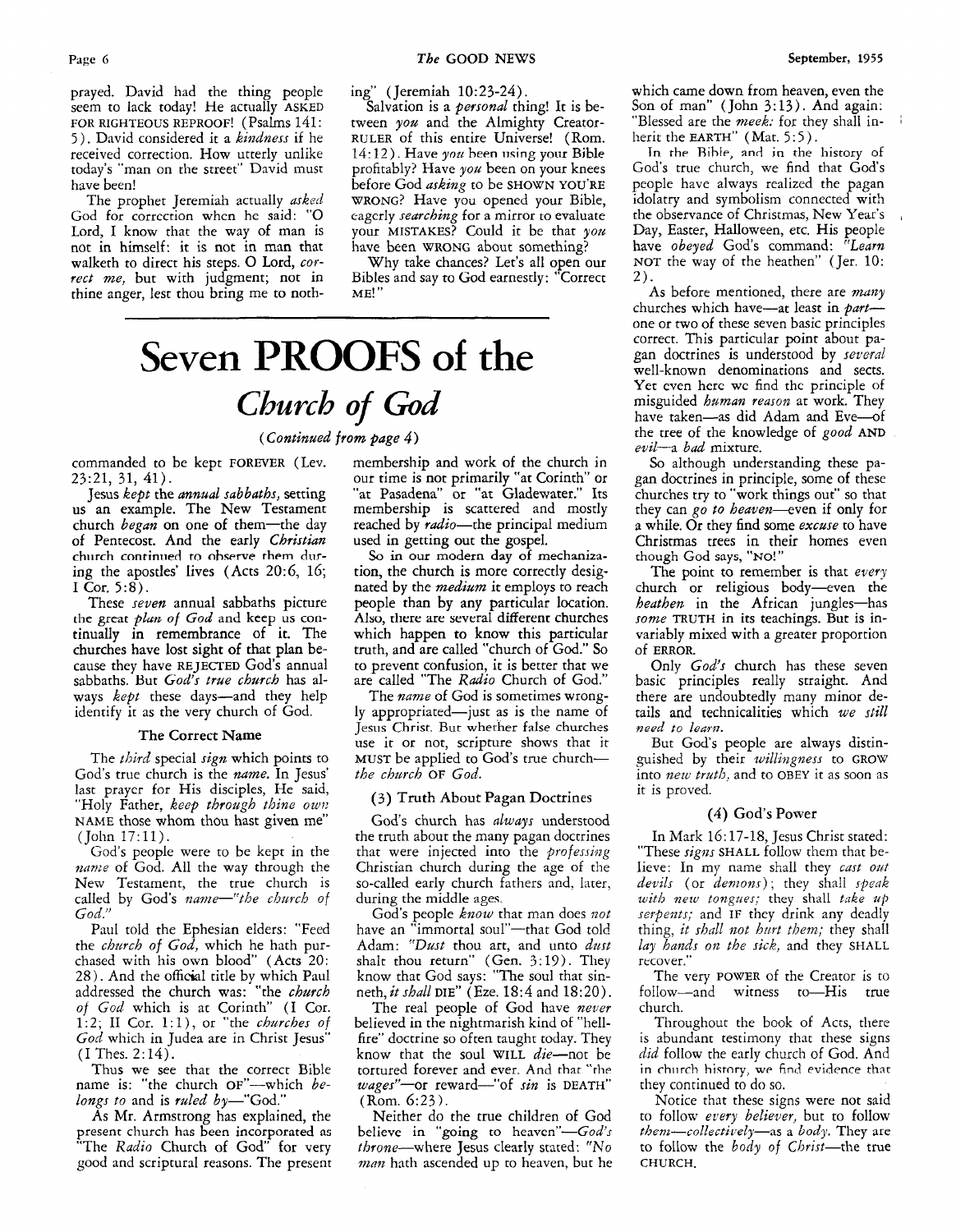The Bible interprets the Bible. And in the scriptural account of these signs, we find that they were usually carried out *through the ministers*—usually the apostles, and sometimes evangelists, elders, or deacons. *Study* this point in the book of Acts and you will soon see that God always worked through His MINISTERSnot thc average lay mcinbcr of thc congregation.

**Of** course God did use some women (Acts 21:9) to *prophesy,* or foretell future events as did Agabus (verse 11). This of course does NOT contradict the scriptures which forbid **a** woman to *preach* or *lead* in **a** public gathering (I Cor. 14: *34-35* ) . The gift was to be handled in **a** more private way, as Agabus did.

Also, men and women alike may be given the gift of speaking in foreign tongues or languages when this is necessary in dealing with peoples of **a** foreign tongue. This gift has not yet become necessary in our work, and we can see that it was exercised only in certain situations in the New Testament church.

But the Bible accounts of healing, of casting out demons, and of *accidentally*  handling **a** serpent *('Thou shalt not*  TEMPT *the Lord thy God"*)-all were accomplished through God's called MIN-ISTERS.

When among *faithless* people, Jesus Christ himself "could there do no mighty work" (Mark *6:5).* And speaking of our day, Jesus asked doubtfully, "When the Son of man cometh, *shall he find*  FAITH on the earth?" (Luke 18:8).

But even in this day of little faith, the *signs* Jesus mentioned ARE *following God's tme* church!

Scores are being healed, and demons have been cast out! Jesus didn't brag and boast about His miracles like some of the "fake healers" of our day. However, we do find that the apostles would sometimes inform the converted *breth ren* of how mightily God was working  $-$ so that all might *rejoice* (Acts 14:27; 15:lZ).

So we plan to show you brethren in future issues of the GOOD NEWS how MIGHTILY God is working in His church today.

There are many fakes and pretenders, but only the *true church*—the very *body of* Christ-has the very POWER of Almighty *God* working in and through it. And let us realize *how much* CLOSER to *God* we need to get through diligent *study* and *earnest prayer* and *fating* that we might be worthy of exercising the spiritual gifts of God in far greater measure than we are now.

### *(5)* Health Laws

This world is SICK-through and through. The simple reason is that the people of the world are constantly

breaking the *physical laws* God has set in motion which govern our bodies.

God's children, through His word and the guidance of the Holy Spirit, can above all other people have a really *true* and *balanced* understanding of these laws of health. And through God's power, they can have the WILL to obey them. And this *true anderstanding* and *attitude*  constitute the *fifth proof* of God's true church, and its great difference from all others.

God's church understands the law of clean and unclean meats-and knows that this law was in existence at the very beginning-and involves the very *nutare*  of the *meat* and of *oar stomachs.* Remember that even back before the flood, God told Noah to rake into the ark *seven* pairs of the "clean" animals (the extra pairs undoubtedly for *food)* and only *ow* pair of the "unclean."

Knowing that we are to "live by *every word* of God," we can discern from countless Bible passages the *correct*  principles involving our *diet* and *health.* 

With God's guidance, we will **NOT**  become health food "fanatics" or go to **a**  wrong extreme in any health measure.<br>But we WILL have an increased awareness of the value of our bodies as temples of the Holy Spirit. We *will* learn the tremendous value of *radiant* health in our Christian lives.

We *will* learn to eat *natural* foods as God caused them to grow. We'll learn to *exercise,* to *breathe,* to *sleep.* to do EVERYTHING-even have our baby-NATURALLY, the way God intended when He set in motion His *physical laws.* 

With *God's Word* as the *somid-minded* basis of even our physical lives, we will *glorify* God in our bodies.

There are many *ztegetarians, exercire "fiends,"* health food "addicts," and others whose ideas are totally UNBALANCED and *contrary to scriptwe* and in many cases *contrary* to the *exam9Lc* of Jesus Christ himself, but the *sensible*, bal*anced,* and *right* approach to health is one which ONLY God's true church has straight.

### *(6)* Prophecy

You have often heard it said that fully *one third* of your Bible **is** *prophetic.* 

The *sixth* PROOF of God's church is that it ALONE really *iinderstands* Bible

### **NOTICE!**

Due to his many added burdens of the TV production, Mr. **Arm**strong's article explaining the "make-up" problem will not appear until the next issue.

prophecy and the *revealed future.* 

This may *sound* like **a** *boastfal statement!* But *hundreds* of you brethren were first interested in the *tiuth* because you became interested **in** Mr **Arm**strong's explanations of *Bible prophecy.*  Many of you "checked-up" to see if what he said was true.

*And you found it was!* I have met *hundreds* of our listeners from one end of this nation to the other-and many more in Europe. They all say practically the same thing: "We have never in our lives heard *anyone* make the prophecies as *pluin* and *clear* **as** Mr. Armstrong does."

WHY is this?

WHY don't the denominations accept that tremendous *key* to prophecy-the truth of Israel's identity? *Why* can't they understand the book of Revelation?

WHY is it that no one else really *understands* and can **PROVE** what Bible prophecy says?

The answer is *simple.* 

The Bible says: "A *good understanding* have all they that **DO** his *commandments"* (Psalm 111:10). And again: "The *Holy Spirit,* whom God hath given

to them that OBEY him"  $(Acts 5:32)$ .<br>The churches of this Satan-deceived world have REJECTED the laws and commandments of God. Therefore, He *will not* give them His Holy Spirit. They have *cut themselves off* from **a** "good understanding" and the spiritual mind that can come ONLY through God's Spirit.

The *proof* of PROPHECY is perhaps more readily seen than any other. It is becoming *abundantly plain* that this church-God's church-is the **ONLY** instrument that G6d is using to *wam* this world of His coming *jadgments-and*  to show *why* and *how.* 

*Every week* God's church-through Mr. Armstrong's voice-is THUNDERING that warning *around the world."* He that hath an ear, *let him hear.''* 

### *(7)* True Spirituality

The seventh *proof* which sets God's true church apart from all others is its understanding and practice of-true *spirituality.* 

The reason is simple. The members of God's church are led by God's Holy Spirit. The Holy Spirit is the very nature and *character* of *God.* It is Christ living His life within us (Gal. 2:20). And He is the *same* yesterday, today, and forever  $(Heb. 13:8).$ 

Jesus said: "Howbeit when he, the *Spirit of Truth,* is come, he *will guide you* INTO *ail truth"* (John 16:13). Again: "Blessed are they which do HUN-GER *and* THIRST *after righteousness:* for they shall be *filled"* (Mat. *5: 6).* 

The apostle Peter instructed us: "GROW in grace, and in the knowledge